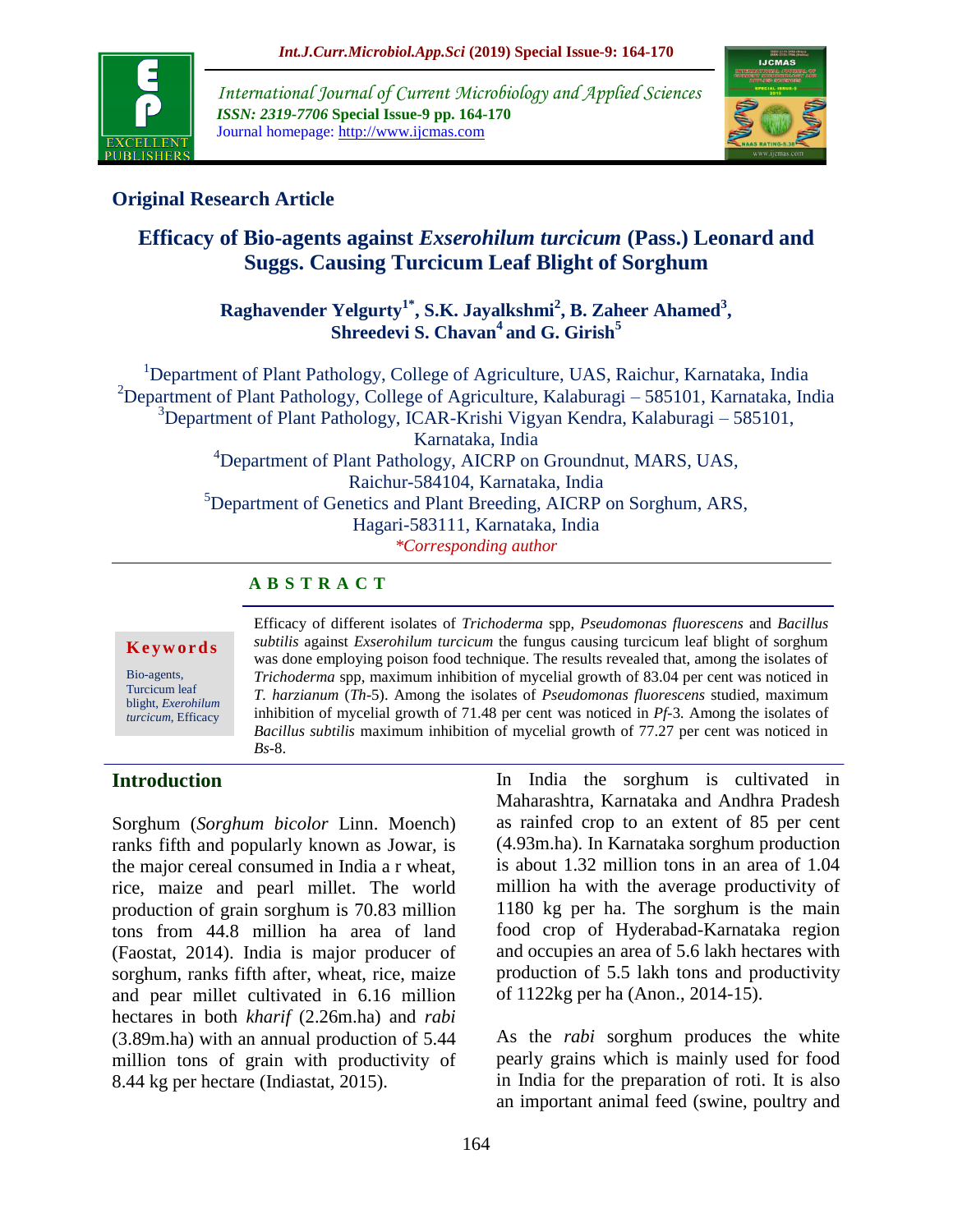cattle) used in countries like U.S., Mexico, South America and Australia. Sorghum, as a food, feed and bio fuel crop with excellent drought resistance compared to other cereals, is considered as a "failsafe crop" (Burke *et al*., 2010).

Sorghum grain is a principal source of energy, protein, vitamins and minerals for the poor people living in the semi-arid tropics. It is nutritionally superior to rice because of its high mineral and fiber content. Starch (60- 75%) is the main component of sorghum grain, followed by proteins (7-15%), nonstarch polysaccharides (2-7%) and fat (1.5- 6%).The average energetic value of whole sorghum grain flour is 356 kcal/100gm (Dicko *et al*., 2006). Sorghum is a good source of vitamins, notably the B vitamins (thiamin, riboflavin, pyridoxine and niacin) and the liposoluable vitamins A, D, E and K. Unique property of sorghum grain makes it well suited to prepare various food items such as porridge, unleavened bread, cookies, cakes, couscous and malted beverages, *etc*.

Even though the crop is robust and versatile, it has faced drawbacks in terms of yield and reduction in acreage due various diseases. The major diseases that affect sorghum include downy mildew, turcicum leaf blight, anthracnose and sorghum smuts (covered kernel smut, loose smut, long smut and head smuts). Turcicum leaf blight (TLB) is one of the most destructive foliar diseases of maize and sorghum. It can cause yield reduction more than 50 % in susceptible varieties and is favoured by mild temperatures and humid weather conditions with heavy dews (Bergquist, 1986). The disease occurs as long elliptic tan lesions that develop on lower leaves and progress upwards. Susceptibility to *Exserohilum turcicum* is reported to decrease with crop maturity (Frederiksen, 1980). Hence evaluating efficacy of bioagents against TLB will help to develop effective management practices.

### **Materials and Methods**

Bio-agents were evaluated to know their efficacy under *in vitro* condition by using dual culture technique against *E. turcicum*. The details of treatments and source of bioagents are listed in table. The fungal bioagent and the test pathogen were inoculated in the periphery of the opposite direction of the single Petri plate containing solidified PDA medium. Whereas, the bacterial bioagents were streaked one day earlier to the test pathogen.

Three replications were maintained for each treatment with one control by maintaining only pathogen. The plates were incubated for nine days at  $27\pm2$  <sup>o</sup>C. The colony diameter of pathogen was measured in two directions and average was recorded. Per cent inhibition of growth of test pathogen was calculated using the formula given by (Vincent, 1927).

### **Results and Discussion**

### **Efficacy of** *Trichoderma* **spp. isolates against** *E. turcicum*

The results pertaining to the efficacy isolates of *Trichoderma* spp on inhibition of *E. turcicum* are presented in Table 1. Among the different isolates tested, *Th*-5 was found more effective and statistically significant over other bio-control agents in inhibiting the mycelial growth (83.04%) of *E. turcicum*  followed by *Tv-*5 (66.93%). The least mycelial inhibition was recorded in *Th*-1 (55.16%) and *Tv-*1 (55.12 %). However other isolates inhibiting growth were in between 55.12 % and 83.04%. The results of the present study were supported by Mahamood *et al.,* 1995, Harlapur *et al.,* (2007), Khedekar, 2009 and Vaibhav and Yogendra 2014 who reported *T. harzianum* was most effective in inhibiting the mycelial growth of *E. turcicum* among the *Trichoderma spp* they evaluated.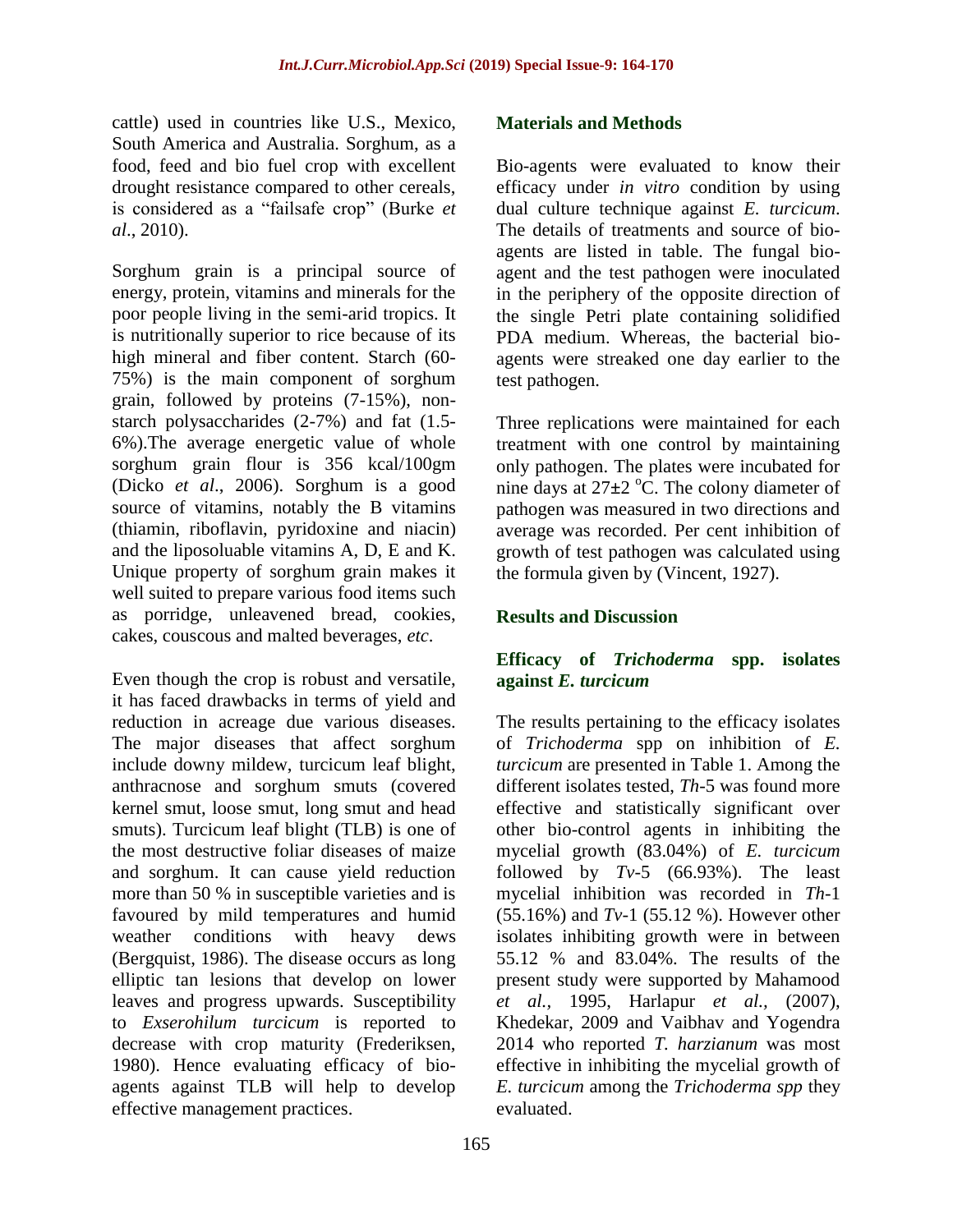#### **Efficacy of** *Pseudomonas fluorescens*  **isolates against** *E. turcicum*

The results pertaining to the effect of *P. fluorescens* isolates on inhibition of *E. turcicum* are presented in Table 2. Among the different isolates tested, *P. fluorescens* (*Pf-*3) was found more effective and statistically significant over other bio-control agents in inhibiting the mycelial growth (71.48%) of *E. turcicum* followed by *P. fluorescens* (*Pf-*1) (62.97%) and rest of other treatments. The

least mycelial inhibition was recorded in *P. fluorescens* (*Pf-*10) (13.79%) and *P. fluorescens* (*Pf-*9) (10.86%). However other isolates inhibiting growth were in between 10.86 % and 62.97%. The results of the present study was supported Mahamood *et al.,* (1995),Harlapur *et al.,* (2007), Khedekar (2009) and Vaibhav and Yogendra (2014) who reported *P. fluorescens* was next best after *Trichoderma* spp in inhibiting the mycelial growth of *E. turcicum*.

|  | Table.1 Efficacy of Trichoderma spp. against E. turcicum |  |
|--|----------------------------------------------------------|--|
|--|----------------------------------------------------------|--|

| Trichodema spp. | <b>Isolate number</b> | Per cent inhibition |  |
|-----------------|-----------------------|---------------------|--|
|                 | $Tv-1$                | 55.22 (48.00)       |  |
|                 | $Tv-2$                | 60.82 (51.25)       |  |
| T. viride       | $Tv-3$                | 62.97 (52.52)       |  |
|                 | $Tv-4$                | 66.06 (54.37)       |  |
|                 | $Tv-5$                | 66.93 (54.90)       |  |
| T. harzianum    | $Th-1$                | 55.16 (47.96)       |  |
|                 | $Th-2$                | 66.24 (54.48)       |  |
|                 | $Th-3$                | 60.87 (51.28)       |  |
|                 | $Th-4$                | 59.82 (50.66)       |  |
|                 | $Th-5$                | 83.04 (65.68)       |  |
|                 | S.Em <sub>±</sub>     | 0.29                |  |
|                 | C.D. at 1%            | 1.18                |  |

\* Mean of three replications

Figures in the parentheses are arcsine transformed values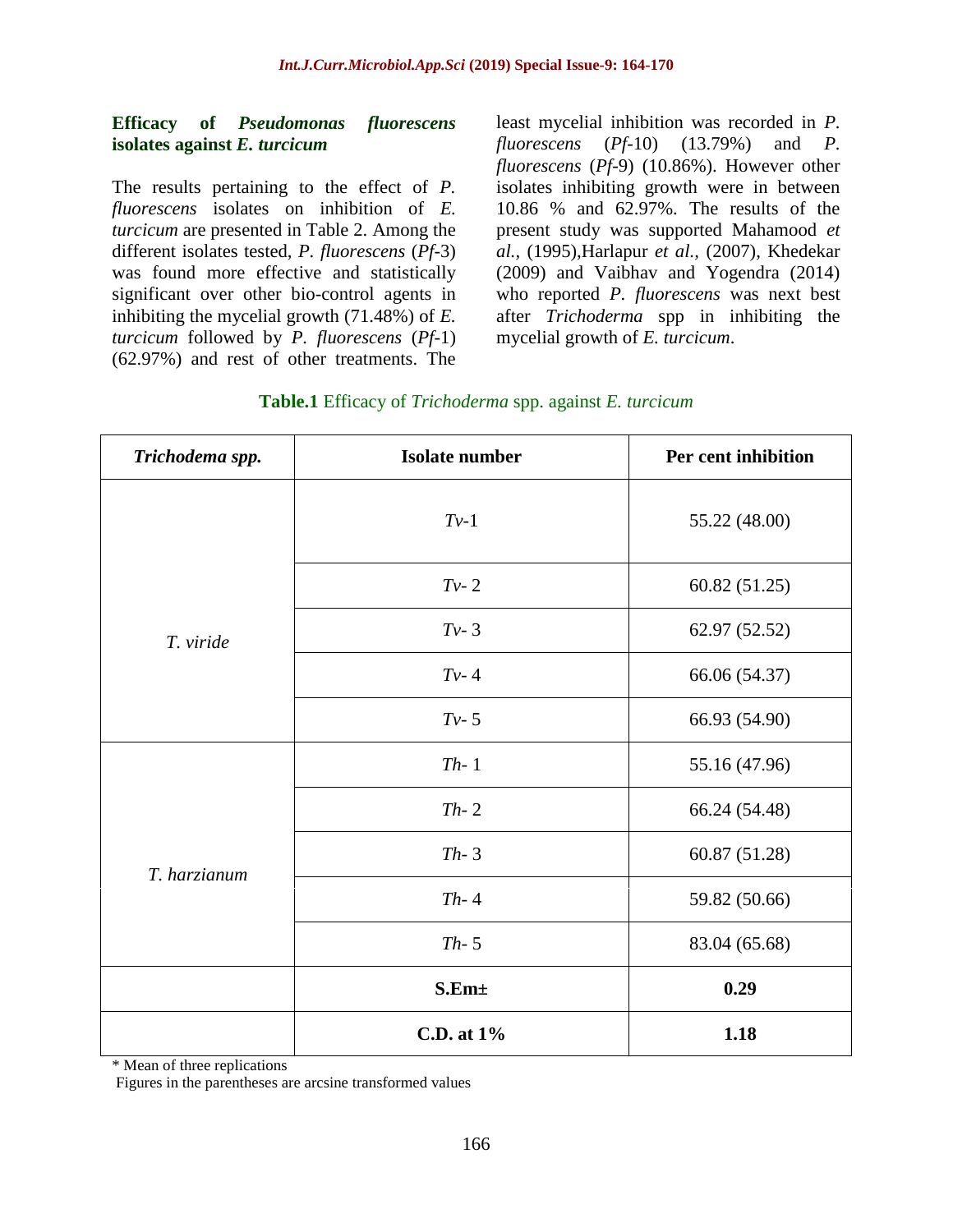| Sl. No.        | <b>Isolates</b>     | Per cent inhibition* |  |
|----------------|---------------------|----------------------|--|
| $\mathbf{1}$   | $Pf-1$              | 62.97<br>(52.52)     |  |
| $\overline{2}$ | $\cal{P}f\text{-}2$ | 19.82<br>(26.44)     |  |
| 3              | $Pf-3$              | 71.48<br>(57.73)     |  |
| $\overline{4}$ | $Pf-4$              | 60.37<br>(50.99)     |  |
| 5              | $Pf-5$              | 28.42<br>(32.20)     |  |
| 6              | $Pf-6$              | 16.30<br>(23.81)     |  |
| $\overline{7}$ | $Pf-7$              | 21.96<br>(27.95)     |  |
| 8              | $Pf-8$              | 15.12<br>(22.88)     |  |
| 9              | $Pf-9$              | 10.86<br>(19.24)     |  |
| 10             | $Pf-10$             | 13.79<br>(21.77)     |  |
|                | S.Em±               | 0.48                 |  |
|                | C.D. at 1%          | 1.92                 |  |

## **Table.2** Efficacy of *Pseudomonas fluorescens* isolates against *E. turcicum*

\* Mean of three replications

Figures in the parentheses are arcsine transformed values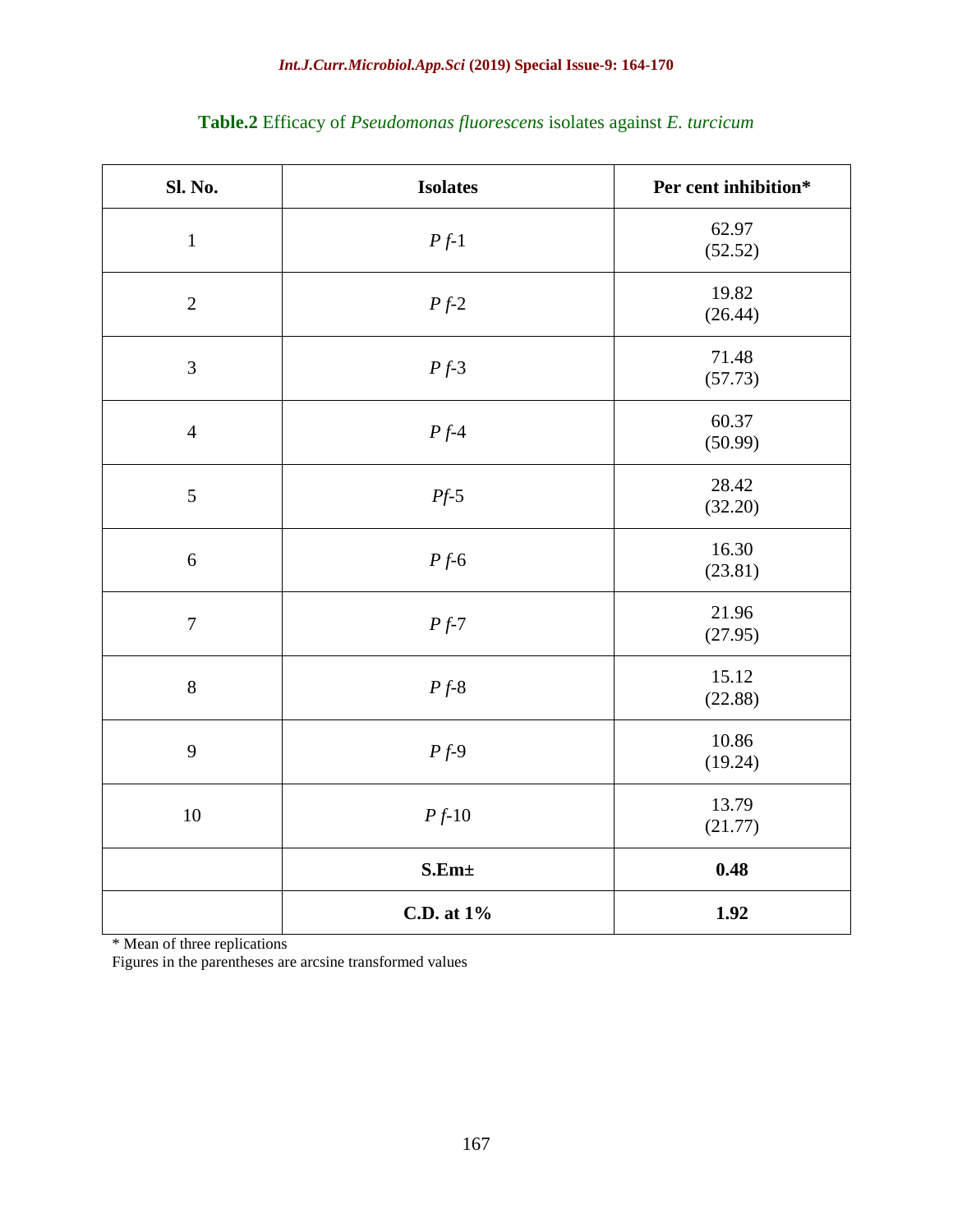| Sl. No.          | <b>Isolates</b> | Per cent inhibition* |  |  |
|------------------|-----------------|----------------------|--|--|
| $\mathbf{1}$     | $Bs-1$          | 30.82<br>(33.72)     |  |  |
| $\mathbf{2}$     | $Bs-2$          | 49.08<br>(44.47)     |  |  |
| $\mathfrak{Z}$   | $Bs-3$          | 38.35<br>(38.26)     |  |  |
| $\overline{4}$   | $Bs-4$          | 26.24<br>(30.81)     |  |  |
| $\sqrt{5}$       | $Bs-5$          | 63.08<br>(52.58)     |  |  |
| $\sqrt{6}$       | $Bs-6$          | 27.30<br>(31.50)     |  |  |
| $\boldsymbol{7}$ | $Bs-7$          | 22.93<br>(28.61)     |  |  |
| $8\,$            | $Bs-8$          | 77.27<br>(61.53)     |  |  |
| 9                | $Bs-9$          | 25.16<br>(30.10)     |  |  |
| $10\,$           | $Bs-10$         | 17.30<br>(24.58)     |  |  |
|                  | S.Em±0          | 0.32                 |  |  |
|                  | C.D. at 1%      | 1.27                 |  |  |

|  | Table.3 Efficacy of Bacillus subtilis isolates against E. turcicum |  |  |
|--|--------------------------------------------------------------------|--|--|
|  |                                                                    |  |  |

\*Mean of three replications

Figures in the parentheses are arcsine transformed values

#### **Efficacy of** *Bacillus subtilis* **isolates against** *E. turcicum*

The results pertaining to the effect *B. subtilis* isolates on inhibition of *E. turcicum* are presented in Table 3. Among the different isolates tested, *B. subtilis* (*Bs*-8) was found

more effective and statistically significant over other bio-control agents in inhibiting the mycelial growth (77.27 %) of *E. turcicum* followed by *B. subtilis* (*Bs*-5) (63.08 %) and rest of other treatments. The least mycelial inhibition was recorded in *B. subtilis* (*Bs*-7) (22.93%) and *B. subtilis* (*Bs*-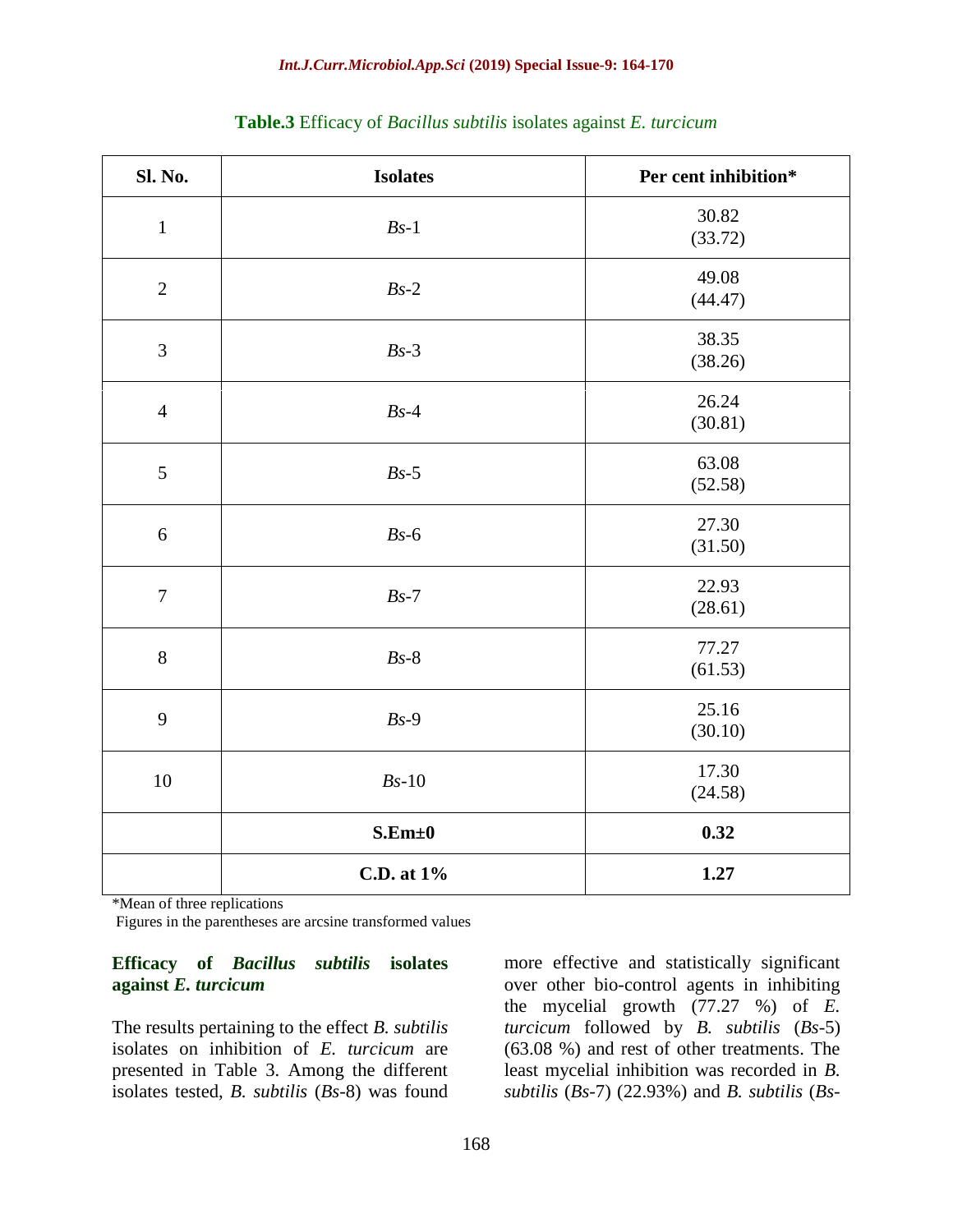10) (17.30 %). However other isolates inhibiting growth were in between 22.93 % and 77.27%. The results of the present study was supported by Mahamood *et al.,* 1995, Harlapur *et al.,* (2007), Khedekar (2009) and Vaibhav and Yogendra (2014) who reported *B. subtilis* was next best after *P. fluorescens* in inhibiting the mycelial growth of *E. turcicum*. The inhibitory effect of these bioagents was probably due to competition and / or antibiosis.

It is concluded that among the two species of *Trichoderma* isolates tested against *E. turcicum, Th*-5 was found more effective and statistically significant over other biocontrol agents in inhibiting the mycelial growth (83.04%). Among the different *P. flurorscens* isolates tested against *E. turcicum, Pf-*3 was found more effective and statistically significant over other biocontrol agents in inhibiting the mycelial growth (71.48%). Among the different *B. subtilis* isolates tested against *E. turcicum, Bs*-8 was found more effective and statistically significant over other biocontrol agents in inhibiting the mycelial growth (77.27 %).

### **References**

- Anonymous, 2014-15, Directorate of Economics and Statistic Bengaluru. High power committee report. pp: 68- 74.
- Bergquist, R., 1986, Leaf blight, In: *Compendium of Sorghum Diseases*. *American Phytopathological Society.,*  48:56-58.
- Burke, J. J., Franks, C.D., Burrow, G. and Xin, Z. 2010, Selection system for the staygreen drought tolerance trait in sorghum germplasm. *Agron. J*., 102:1118-1122.
- Dicko, M. H., Gruppen, H., Zouzouho, O. C., Traore. A. S., Berkel, W. J. and

Voragen, A. G. J., 2006, Effect of germination on amylases and phenolics related enzymes in fifty sorghum verities grouped according to food-end use properties*. J. Sci. Food Agric*., 86:130-143.

- Frederiksen, R.A. 1980. Sorghum leaf blight. In Proceedings of the International Workshop on Sorghum Diseases: 11-15 Dec. 1978, Hyderabad, ICRISAT, Patancheru, A.P. 502324, India. pp. 243-248.
- Faostat, 2014, World Sorghum production and utilization. FAO. Rome. Available on

http://www.faostat.fao.org./foodgrains

- Harlapur, S. I., Kulkarni, M.S., Wali, M.C and Srikant Kulkarni, 2007, Evaluation of plant extracts, bioagents and fungicides against *Exserohilum turcicum* (Pass) Leonard and Suggs. causing turcicum leaf blight of maize *Kar. J. Agric. Sci*, 20 (3): 541-544.
- Indistsat 2015, India sorghum production and utilization. New Delhi. Available on http:// www.indiastat.com/ agriculture/2/foodgrains/17180/jowarg reatmillet.
- Khedekar, S. A., 2009, Investigations on the variability and management of turcicum leaf blight in maize caused by *Exserohilum turcicum* (pass.) Leonard and suggs. *M.Sc.(Agri). Thesis*, Univ. Agric. Sci., Dharwad, Karnataka (India).
- Mahamood, A., Javed, N., Ahmad, R. and Raheel, Z. I., 1995, Biological control of maize leaf blight caused by *Helminthosporium turcicum* Pass. *in vitro. Pakistan J. Phytopath.,* 7: 62-64.
- Vincent, J. M., 1927, Distortion of fungal hyphae in presence of certain inhibitors. *Nature,* 159: 850
- Vaibhav, S. and Yogendra, S., 2014, Evaluation of *Trichoderma harzianum*